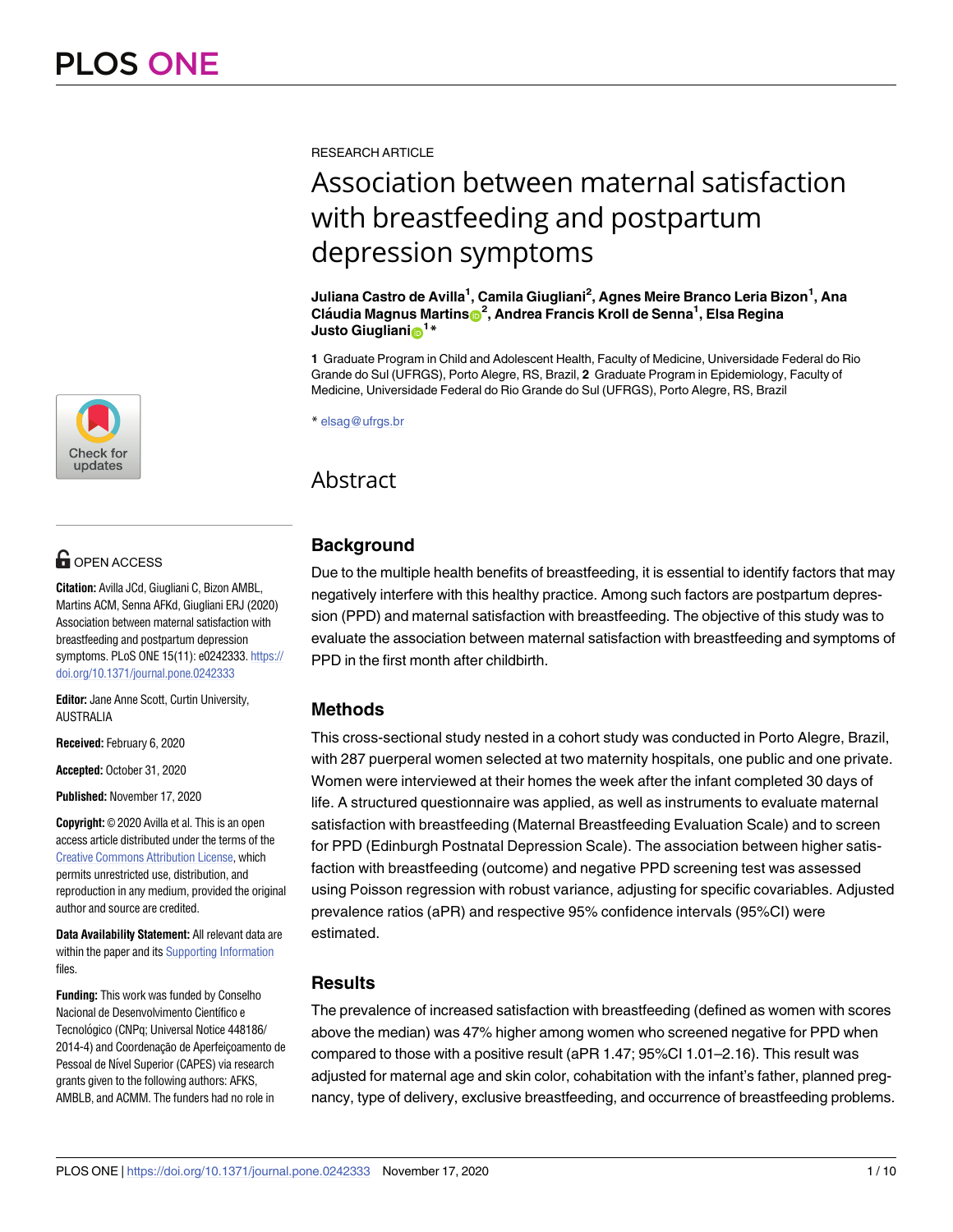<span id="page-1-0"></span>study design, data collection and analysis, decision to publish, or preparation of the manuscript.

**Competing interests:** The authors have declared that no competing interests exist.

#### **Conclusions**

The findings of this study showed an association between higher maternal satisfaction with breastfeeding and absence of PPD symptoms, reinforcing the importance of caring for the mental health of pregnant and puerperal women and paying attention to their satisfaction with breastfeeding.

# **Introduction**

Traditionally, breastfeeding has been studied with a focus on the biomedical aspects of lactation, prevalence rates and risk factors associated with breastfeeding initiation and cessation, often neglecting the complex network of sociodemographic, economic, cultural and emotional factors implicated in the process  $[1, 2]$  $[1, 2]$  $[1, 2]$  $[1, 2]$ . More specifically, maternal satisfaction with breastfeeding has not been taken into consideration in most studies designed to assess breastfeeding success [\[3](#page-7-0)].

From the mothers' perspective, it has been suggested that satisfaction with breastfeeding is a success factor for this practice [[4\]](#page-7-0), and that it is influenced by aspects related to the quality of the experience of each woman, the infant's ability to nurse, maternal self-confidence, early maternal satisfaction resulting from skin-to-skin contact, stay in rooming-in settings, and encouragement to breastfeed on demand [[5](#page-7-0)[–7](#page-8-0)], not to mention the physical and mental health of the breastfeeding woman [[8\]](#page-8-0).

The postpartum period is characterized by major transformations in the woman's life, with a potential risk for the onset of psychological disorders. One of the most common psychopathologies in this period is postpartum depression (PPD), which may manifest any time from the prenatal period up to several months after delivery [[9](#page-8-0)]. In Brazil, the estimated prevalence of PPD ranges from 7.2 to 39.4%. This great variation is probably due to differences in the evaluation methods and cutoff points adopted, the timing of assessment, as well as cultural and social characteristics of the studied populations, especially considering the significant economic and social disparities observed across Brazilian regions [\[10–12\]](#page-8-0).

Some studies have associated maternal depression with an increased risk for early interruption of breastfeeding [\[13–16\]](#page-8-0). Other studies, in turn, have suggested that breastfeeding is a protective factor against the onset of depressive symptoms in the mother, and that breastfeeding interruption is a stressor involved in the development of the disorder  $[17, 18]$  $[17, 18]$  $[17, 18]$ . Therefore, there seems to be a bidirectional association between early weaning and PPD [[12](#page-8-0), [14](#page-8-0), [18](#page-8-0), [19](#page-8-0)] and we speculate that maternal satisfaction with breastfeeding may be involved in that association. Some evidence of the association between maternal satisfaction with breastfeeding and breastfeeding duration is available in the literature [\[5\]](#page-7-0). However, up to the present moment, no previous study has been designed to assess the association between satisfaction with breastfeeding and presence of PPD symptoms. The present study was motivated by this gap in the literature.

Therefore, the objective of this study was to assess the association between maternal satisfaction with breastfeeding (outcome) and the presence of PPD symptoms in the first month postpartum.

#### **Methods**

This was a cross-sectional study nested in a cohort study whose population consisted of women who gave birth at two large-scale maternity services in the municipality of Porto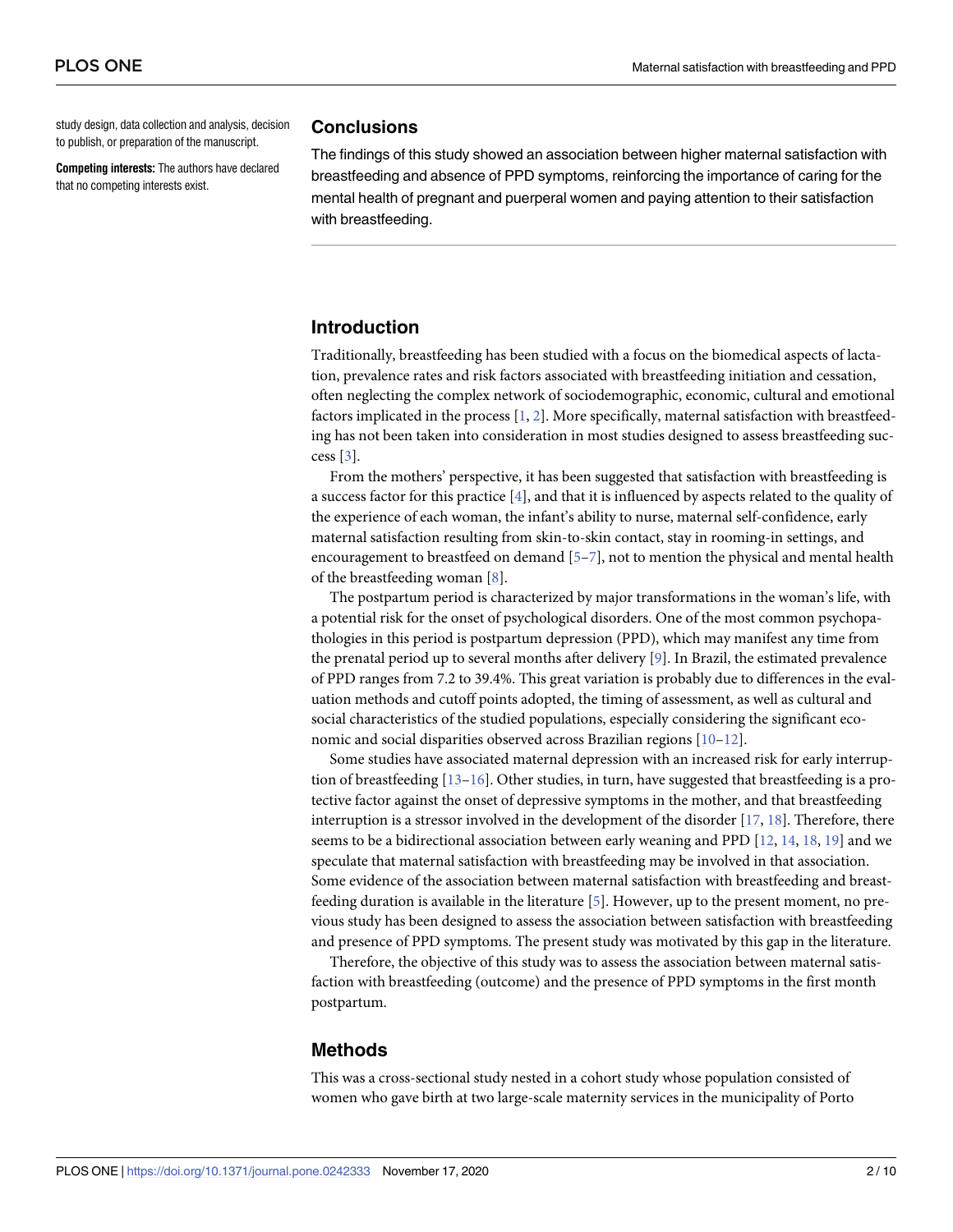<span id="page-2-0"></span>Alegre, southern Brazil, one public and one private. The public maternity service is part of a general university hospital accredited by the Baby-Friendly Hospital Initiative. The private maternity service is also located within a general hospital, but is not affiliated with any university. Both are reference maternity hospitals for usual- and high-risk deliveries, and both services practice rooming-in as routine.

Every day, from January to July 2016, two women were selected from the public maternity service and one from the private service. This proportion was adopted to result in a sample that would be similar to the Brazilian population in terms of the use of public/private health services: 60 to 70% of the Brazilian population use solely the public health system [\[20\]](#page-8-0). The women were randomly drawn by lot and selected among those eligible for the study. For the draw, two spheres of identical texture and dimensions were used with the words "yes" and "no." They were removed from a dark colored envelope by one of the researchers, preventing any visual or tactile distinction between the spheres. If the selected woman refused to participate in the research, a new drawing was carried out to replace her. The eligibility criteria were: mothers residing in the municipality of Porto Alegre; having given birth to live-born term singletons (gestational age  $> 37$  weeks); having breastfed at least once; absence of neonatal complications and/or malformations that could interfere with breastfeeding; and absence of mother or child problems that resulted in admission of either one to the intensive care unit. To ensure the safety of the research team, women who lived in especially violent areas were not included. In those areas, health authorities have restricted home visits for security reasons.

Following selection by draw, women were invited to participate in the study, and those who agreed to participate were requested to sign an informed consent form. Then, a date was set for an interview, which should take place at the woman's home or at a location of her choice, the week after the child completed 30 days of life. The interviews lasted for approximately 60 minutes and were conducted by one of a team of 10 interviewers, all from the health field and previously trained for the task. A structured questionnaire specifically designed for this study was used to collect sociodemographic data, information on pregnancy, delivery, and immediate postpartum period, in addition to questions related to the health of both the mother and the child, and child feeding habits, in the first 30 days postpartum. In addition to this questionnaire, the women were asked to complete two self-report instruments: one to assess maternal satisfaction with breastfeeding and another to detect symptoms of PPD.

The outcome "maternal satisfaction with breastfeeding" was measured using the Maternal Breastfeeding Evaluation Scale (MBFES), designed by Leff et al. [\[21\]](#page-8-0) and validated for use in Brazil [[22](#page-8-0)]. The original instrument comprises 30 questions and includes three subscales: pleasure and fulfillment of the maternal role; child satisfaction and growth; and maternal lifestyle and body image. Each item has 5 Likert-type answers; the total score may range from 30 to 150 (higher scores indicate greater satisfaction). The Brazilian validation process resulted in the exclusion of one item, which elicited feelings that were perceived differently in the original instrument and in the Brazilian population  $[17]$ . Therefore, the instrument used in the present study comprised 29 questions, with a possible total score varying from 29 to 145.

Finally, women were screened for PPD using the Edinburgh Postnatal Depression Scale (EPDS), validated for use in Brazil by Santos et al. [\[23\]](#page-8-0). A score  $\geq$  11 indicates a positive screening for PPD, as recommended in the Brazilian validation study [\[23\]](#page-8-0).

To ensure data collection quality, one of the investigators checked part of the responses given by 5% of the sample, randomly selected, via telephone contact.

Sample size was calculated using the Epi-Info software. A minimum sample size of 252 women was estimated using the following parameters: confidence level of 5%, power of 80%, prevalence of greater satisfaction of 50%, prevalence of negative screening test results for PPD (score *<* 11) of 85% [\[23\]](#page-8-0), and prevalence ratio of 1.5.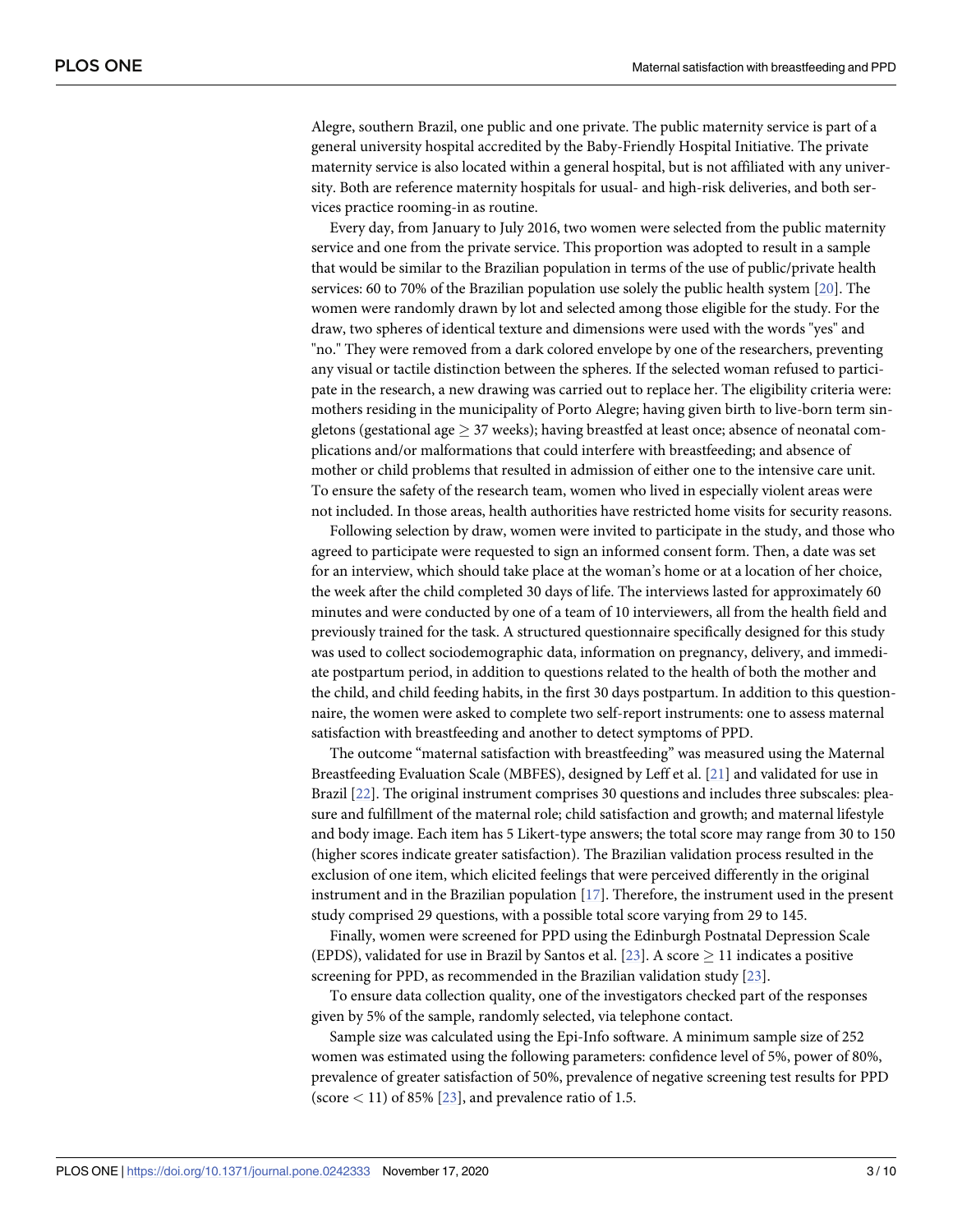<span id="page-3-0"></span>Statistical analyses were performed using the Statistical Package for the Social Sciences (SPSS) version 21.0 (IBM Corp., Armonk, USA). Initially, a descriptive analysis was performed using the measures considered adequate for each variable (i.e., mean and standard deviation for variables with normal distribution and median and interquartile range for other variables) and the respective 95% confidence intervals (95%CI). Then, a univariate analysis was performed using Pearson's chi-square or Fisher's exact test for categorical variables, and Student's *t* or Mann-Whitney test for continuous variables. For the multivariate analysis, the following covariables were tested because of their known association with breastfeeding  $[24-26]$  $[24-26]$ : maternal age (continuous variable), maternal skin color (white vs. non-white), socioeconomic level (A/B vs. C/ D/E, with levels A and B indicating higher socioeconomic strata [\[27](#page-9-0)]), maternal schooling (primary school  $= 8$  years vs. secondary and higher education), parity (primiparous vs. multiparous), cohabitation with partner (yes vs. no), planned pregnancy (yes vs. no), newborn sex (male vs. female), newborn birth weight (continuous variable), type of delivery (vaginal vs. cesarean), type of maternity (public vs. private), exclusive breastfeeding, i.e., if the child was receiving only breast milk and no other liquid or solid food, including water and water-based drinks [[28\]](#page-9-0), on the day of the examination (yes vs. no), and mother's report of presence of at least one of the following breastfeeding problems in the first month postpartum: breast engorgement, pain while breastfeeding, cracked nipples, low or excessive milk supply, mastitis and baby's suction difficulties (yes vs. no). Finally, in order to test the association between satisfaction with breastfeeding and PPD symptoms, multivariate Poisson regression analysis with robust variance was performed including all covariables showing association with maternal satisfaction with breastfeeding at p*<*0.1; adjusted prevalence ratios and their respective 95%CI were estimated. The cutoff point considered for the variable satisfaction with breastfeeding was the median score obtained in the whole sample: women scoring above the median were considered to have increased satisfaction.

The project was approved by the research ethics committees of the two hospitals involved in the study, namely Hospital de Clínicas de Porto Alegre (protocol 1288088) and Hospital Moinhos de Vento (protocol 1204288), both located in Porto Alegre, southern Brazil. All patients signed an informed consent form before their inclusion in the study.

#### **Results**

Of the 354 puerperal women initially included in the study, 287 were interviewed at their homes the week after the child completed 30 days of life– 194 from the public and 93 from the private maternity. A total of 67 women were lost to follow-up, i.e., they were not reached (to arrange the interview) after three attempts via telephone contact on different days and times, in addition to one attempt in person at the address provided. These 67 women were similar to the ones interviewed with regard to type of delivery, parity, and newborn sex, but they had fewer years of schooling ( $p$ <0.01) and predominantly white skin color ( $p = 0.032$ ) when compared to the women effectively included in the sample.

[Table](#page-4-0) 1 shows the sociodemographic, gestational, and perinatal characteristics of the women who participated in the study. Maternal age ranged from 16 to 45 years, with a mean of 29 years; most mothers had white skin color, had completed at least secondary school, and lived with their husbands/partners. No predominance was observed in terms of socioeconomic classification, parity, or type of delivery.

The prevalence of exclusive breastfeeding at 30 days was 61.7%. Most women (59.2%) did not have difficulties to breastfeed. The prevalence of a positive screening test result for PPD was 12.5%.

MBFES scores ranged from 63 to 145, with a median of 124. The following covariables showed association with increased maternal satisfaction (i.e., scored above the median) at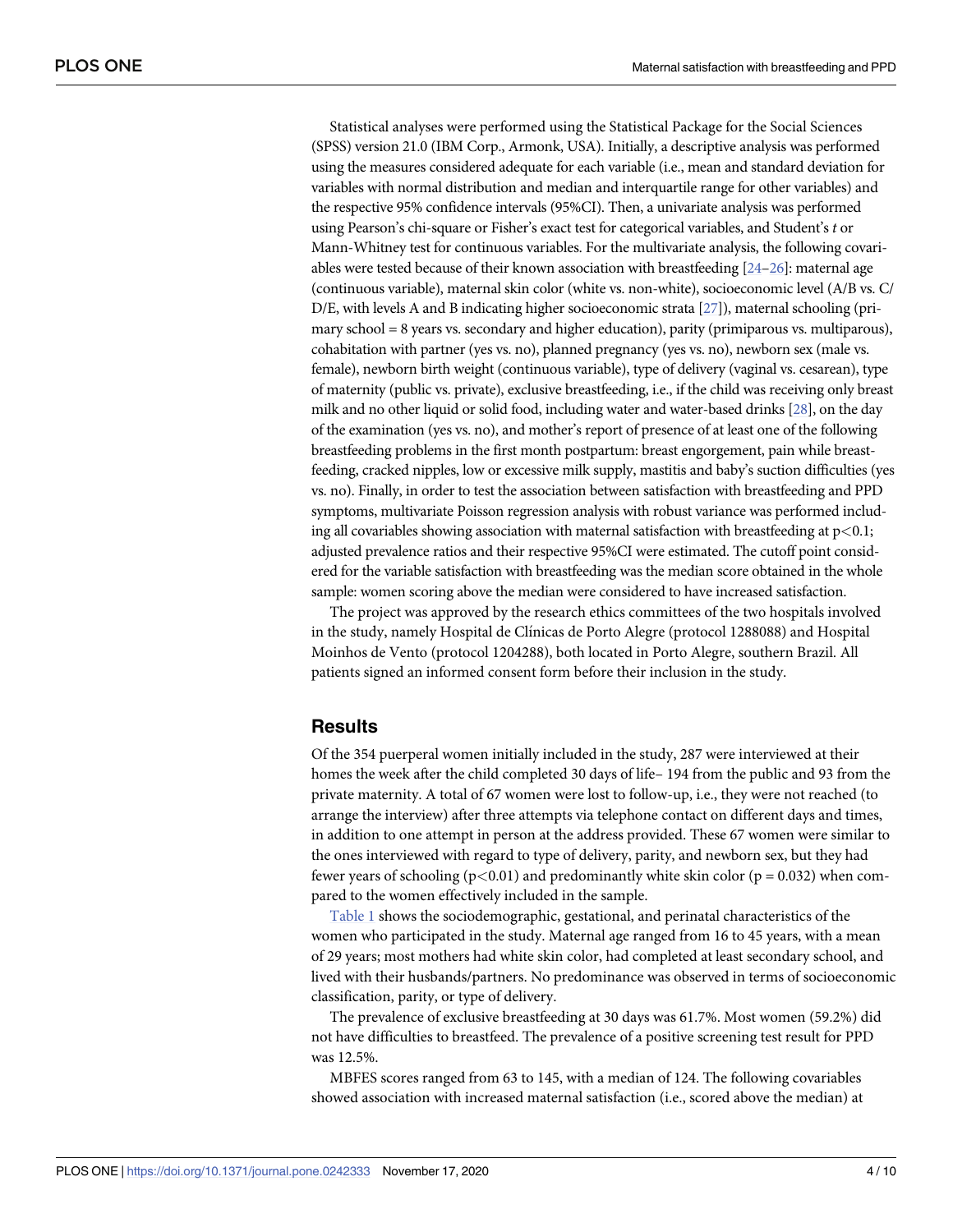<span id="page-4-0"></span>

| Variable                                      | $\mathbf n$ | %                  |  |  |
|-----------------------------------------------|-------------|--------------------|--|--|
| Mother                                        |             |                    |  |  |
| Age (years)                                   | 23          | 8.1                |  |  |
| $\leq 19$                                     |             |                    |  |  |
| $20 - 34$                                     | 199         | 69.3               |  |  |
| $\geq 35$                                     | 65          | 22.6               |  |  |
| Skin color                                    |             |                    |  |  |
| White                                         | 216         | 75.3               |  |  |
| Non-white                                     | 71          | 24.7               |  |  |
| Socioeconomic level*                          |             |                    |  |  |
| A/B                                           | 163         | 56.8               |  |  |
| C/D/E                                         | 122         | 42.8               |  |  |
| Schooling <sup>†</sup>                        |             |                    |  |  |
| Primary school incomplete                     | 31          | 10.8               |  |  |
| Primary school complete                       | 52          | 18.1               |  |  |
| Secondary school complete                     | 104         | 36.2               |  |  |
| Higher education complete                     | 100         | 34.8               |  |  |
| Cohabitation with infant's father             |             |                    |  |  |
| Yes                                           | 248         | 86.4               |  |  |
| No                                            | 39          | 13.6               |  |  |
| Parity                                        |             |                    |  |  |
| Primiparous                                   | 142         | 49.5               |  |  |
| Multiparous                                   | 145         | 50.5               |  |  |
| Planned pregnancy                             |             |                    |  |  |
| Yes                                           | 154         | 53.7               |  |  |
| No                                            | 133         | 46.3               |  |  |
| Type of delivery                              |             |                    |  |  |
| Vaginal                                       | 149         | 51.9               |  |  |
| Cesarean                                      | 138         | 48.1               |  |  |
| Newborn                                       |             |                    |  |  |
| Sex                                           |             |                    |  |  |
| Male                                          | 136         | 47.4%              |  |  |
| Female                                        | 151         | 52.6%              |  |  |
| Weight (grams), mean $\pm$ standard deviation |             | $3,327 \pm 433.84$ |  |  |
|                                               |             |                    |  |  |

**[Table](#page-3-0) 1. Sociodemographic, gestational, and perinatal characteristics.**

Distribution of sociodemographic, gestational, and perinatal characteristics, Porto Alegre, Brazil, 2016 (n = 287). \* Socioeconomic level was categorized according to Associação Brasileira de Empresas de Pesquisa [[23\]](#page-8-0). Levels A and B indicate higher socioeconomic strata. Data missing for 2 participants.

† Data missing for 2 participants.

<https://doi.org/10.1371/journal.pone.0242333.t001>

p*<*0.1: lower maternal age, non-white maternal skin color, cohabitation with the infant's father, planned pregnancy, vaginal delivery, exclusive breastfeeding at 30 days, absence of breastfeeding problems, and a negative screening test result for PPD [\(Table](#page-5-0) 2). Type of hospital (public or private) was the only covariable not associated with the outcome.

The multivariate analysis revealed an association between maternal satisfaction with breastfeeding and PPD symptoms. The prevalence of increased satisfaction with breastfeeding was 47% higher among women who screened negative for PPD when compared to those who screened positive for the disorder (adjusted prevalence ratio 1.47; 95%CI 1.01-2.16; [Table](#page-5-0) 2).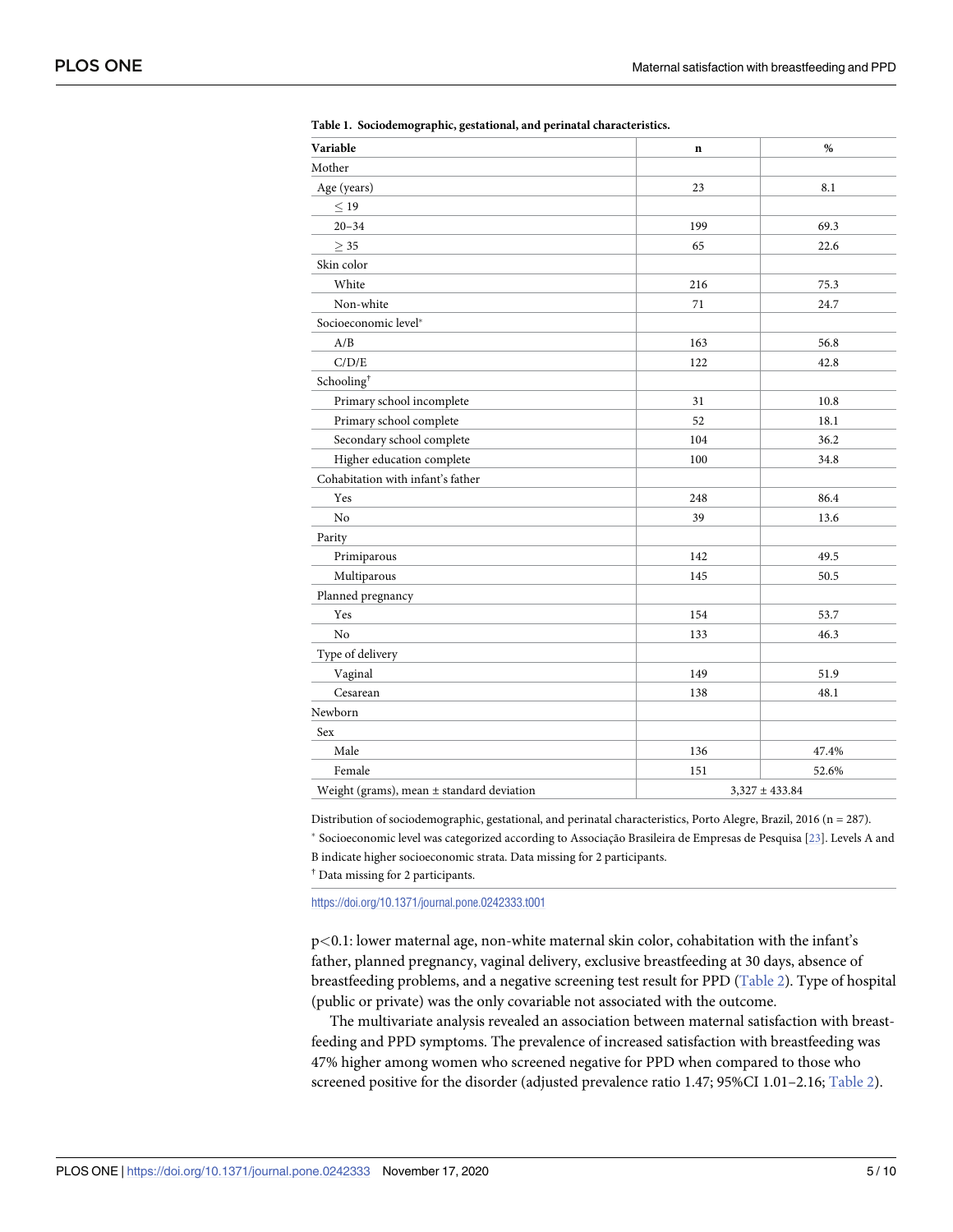| <b>Variables</b>                   | Total sample, n (%) | Satisfaction with<br>breastfeeding,* n (%) |             | Crude PR (95%CI)    | p       | Adjusted PR <sup>†</sup> (95%CI) | p     |
|------------------------------------|---------------------|--------------------------------------------|-------------|---------------------|---------|----------------------------------|-------|
|                                    |                     | Lower                                      | Higher      |                     |         |                                  |       |
| Maternal age                       | 287 (100)           |                                            |             | $0.99(0.97 - 1.00)$ | 0.099   | $0.98(0.97-1.00)$                | 0.062 |
| Maternal skin color                |                     |                                            |             |                     | 0.014   |                                  | 0.087 |
| White                              | 216(75.3)           | 100(46.3)                                  | 116(53.7)   | 1                   |         | $\mathbf{1}$                     |       |
| Non-white                          | 71 (24.7)           | 22(31.0)                                   | 49(69.0)    | $1.29(1.05-1.57)$   |         | $1.19(0.98 - 1.45)$              |       |
| Cohabitation with infant's father  |                     |                                            |             |                     | 0.030   |                                  | 0.095 |
| Yes                                | 248 (86.4)          | 98 (39.5)                                  | 150(60.5)   | $1.57(1.04-2.37)$   |         | $1.42(0.94 - 2.14)$              |       |
| N <sub>o</sub>                     | 39 (13.6)           | 24(61.5)                                   | 15(38.5)    | 1                   |         | 1                                |       |
| Planned pregnancy                  |                     |                                            |             |                     | 0.079   |                                  | 0.110 |
| Yes                                | 154 (53.7)          | 58 (37.7)                                  | 96(62.3)    | $1.20(0.98 - 1.47)$ |         | $1.18(0.96 - 1.44)$              |       |
| N <sub>o</sub>                     | 133(46.3)           | 64(48.1)                                   | 69 (51.9)   | 1                   |         | 1                                |       |
| Type of delivery                   |                     |                                            |             |                     | 0.083   |                                  | 0.319 |
| Vaginal                            | 149 (51.9)          | 56 (37.6)                                  | 93 (62.4)   | $1.19(0.98 - 1.47)$ |         | $1.12(0.89 - 1.39)$              |       |
| Cesarean                           | 138(48.1)           | 66 (47.8)                                  | 72(52.2)    | 1                   |         | 1                                |       |
| Exclusive breastfeeding at 30 days |                     |                                            |             |                     | < 0.001 |                                  | 0.001 |
| Yes                                | 177(61.7)           | 56 (31.6)                                  | 121(68.4)   | $1.71(1.33 - 2.19)$ |         | $1.52(1.18-1.95)$                |       |
| No                                 | 110(38.3)           | 66 (60.0)                                  | 44(40.0)    |                     |         |                                  |       |
| <b>Breastfeeding problems</b>      |                     |                                            |             |                     | 0.001   |                                  | 0.031 |
| Yes                                | 117(40.8)           | 65(55.6)                                   | 52 $(44.4)$ | 1                   |         | 1                                |       |
| N <sub>o</sub>                     | 170(59.2)           | 57 (33.5)                                  | 133 (66.5)  | $1.49(1.19-1.88)$   |         | $1.28(1.02 - 1.59)$              |       |
| Postpartum depression screening    |                     |                                            |             |                     | 0.043   |                                  | 0.047 |
| Positive                           | 36(12.5)            | 22(61.1)                                   | 14 (38.9)   | $\mathbf{1}$        |         | 1                                |       |
| Negative                           | 251 (87.5)          | 100(39.8)                                  | 151(60.2)   | $1.55(1.02-2.36)$   |         | $1.47(1.01-2.16)$                |       |

<span id="page-5-0"></span>**[Table](#page-4-0) 2. Association between maternal satisfaction with breastfeeding and postpartum depression.**

95%CI = 95% confidence interval; PR = prevalence ratio.

Association between maternal satisfaction with breastfeeding and postpartum depression screening test results: crude and adjusted prevalence ratios, Porto Alegre, Brazil, 2016.

 $*$  The cutoff point was the median score obtained in the sample:  $\geq$  124.

† All covariables showing association with maternal satisfaction with breastfeeding at p*<*0.1 were included in the model.

<https://doi.org/10.1371/journal.pone.0242333.t002>

#### **Discussion**

Confirming our hypothesis, an association was found between increased maternal satisfaction with breastfeeding and a negative screening test result for PPD symptoms. However, this being a cross-sectional study, it was not possible to infer causality.

We believe that a lower level of maternal satisfaction with the breastfeeding process may cause or aggravate depressive symptoms. Satisfaction with breastfeeding is a measure of the woman's own perception of her breastfeeding experience. Mothers often have the expectation of an easy, uneventful, pleasurable breastfeeding experience. Therefore, when faced with difficulties, these mothers tend to feel guilty, frustrated, and sad, perceiving those difficulties as failure. These feelings, in turn, may increase the risk for PPD [\[29\]](#page-9-0), as observed by Pope and Mazmanian [[18](#page-8-0)] in a study conducted in Canada.

Maternal satisfaction with breastfeeding is important both for the maintenance of this practice [[5\]](#page-7-0) and for its success [\[30\]](#page-9-0). In the study conducted by Cooke et al. [[5](#page-7-0)], the authors considered maternal perception as a critical point for both satisfaction with breastfeeding and the decision to wean. According to those authors, breastfeeding problems alone did not show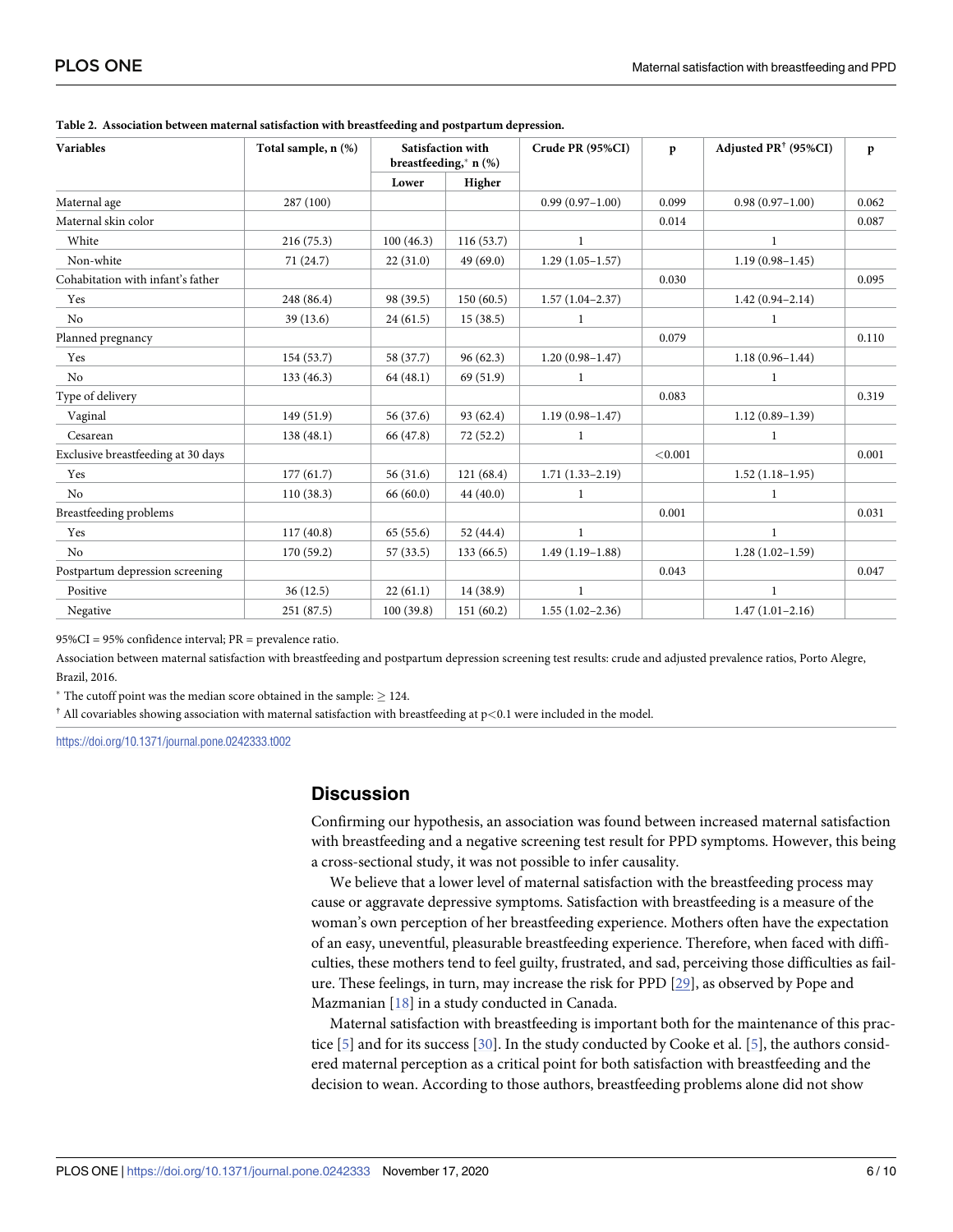<span id="page-6-0"></span>association with weaning, but women with lower levels of satisfaction showed a 3- to 15-fold higher chance of interrupting breastfeeding [\[5](#page-7-0)].

According to some authors, breastfeeding success from a maternal point of view is more related to maternal satisfaction with breastfeeding than to breastfeeding duration or exclusivity [\[4](#page-7-0), [6](#page-7-0), [30](#page-9-0)]. Nevertheless, studies exploring maternal satisfaction with breastfeeding are scarce. Some studies have been able to identify factors associated with maternal satisfaction, e.g., a successful previous experience with breastfeeding, maternal perception of the baby's progress, ability to deal with breastfeeding difficulties, autonomy and support to their decision on how to breastfeed, not feeling pressured by the community or by health professionals, self-confidence in their ability to breastfeed, in addition to prepartum intention to breastfeed [[4](#page-7-0), [30](#page-9-0), [31](#page-9-0)]. In Japan, intra-hospital practices of skin-to-skin contact, rooming in, and encouragement to breastfeed on demand were found to increase maternal satisfaction with breastfeeding [[6\]](#page-7-0). According to the authors, increased levels of maternal satisfaction with breastfeeding could be related to the improved maternal-infant bonding promoted by these practices.

Notwithstanding, reverse causality cannot be ruled out. PPD symptoms may magnify the mother's perception of breastfeeding difficulties and also compromise the interaction between mothers and their children [[29](#page-9-0)], thus leading to lower levels of satisfaction. Some evidence has been published, especially over the last 30 years, about the association between PPD symptoms and early weaning. In all 48 manuscripts included in a meta-analysis on the topic [\[14\]](#page-8-0), an association was found between early interruption of breastfeeding (both exclusive and non-exclusive) and PPD. Another important aspect addressed in that meta-analysis was the association between short breastfeeding duration, depression during pregnancy, and PPD. In that study's conclusion, the authors state that women who present depressive symptoms before or after childbirth are at high risk to discontinue breastfeeding [[14\]](#page-8-0). It is possible that maternal satisfaction with breastfeeding be involved in the association between early weaning and PPD symptoms. However, no study has so far explored the possibility of an association between maternal satisfaction with breastfeeding and PPD symptoms. To the authors' knowledge, this is the first study to explore this association.

Some limitations of this study should be noted. First, because this was a cross-sectional study, the findings do not allow to identify the direction of the association observed. We believe in the existence of a two-way relationship between maternal satisfaction with breastfeeding and depressive symptoms, leading to a vicious cycle that may culminate in early weaning. Another limitation of the study was the exclusion of women who resided in dangerous/ violent areas, which may have affected the external validity of the findings. Therefore, and also because of the participants lost to follow-up, caution is necessary when generalizing the present results to other populations. Also, this study did not investigate the causes of maternal dissatisfaction with breastfeeding and PPD. It is possible that the association found is modulated by the different causes involved. Studies with appropriate designs are necessary to elucidate the factors involved in the association.

## **Conclusions**

The association found in this study between maternal satisfaction with breastfeeding and PPD symptoms reinforces the importance of assessing the mental health of lactating mothers and their level of satisfaction with breastfeeding. In this scenario, one important step is to identify, already during pregnancy or during breastfeeding, women at a higher risk of developing PPD. In this sense, collecting data on the mother's psychosocial environment, including information on her support network, and the mental health of her husband/partner, is extremely important and necessary.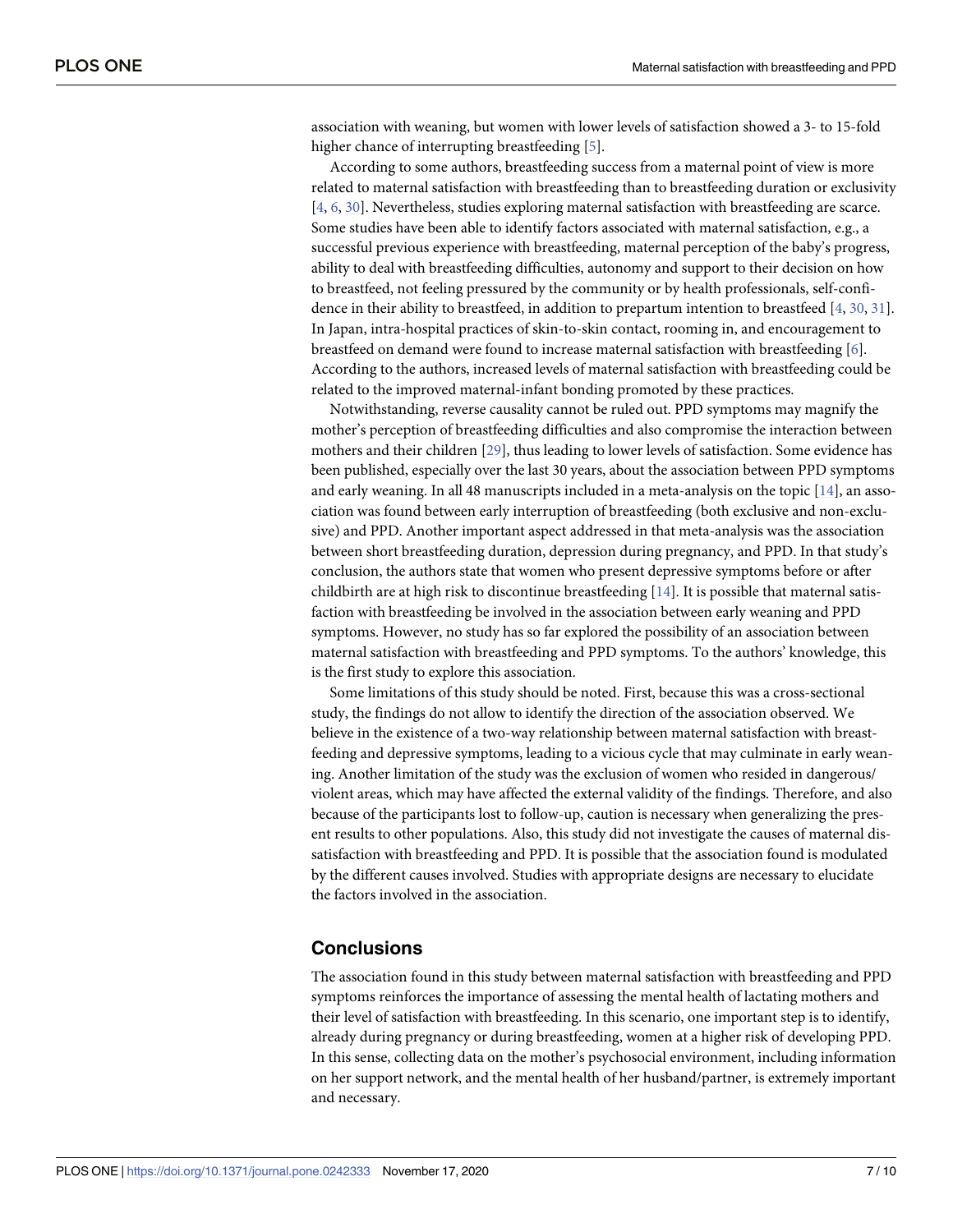<span id="page-7-0"></span>Further studies are warranted, with different designs and different population profiles, to improve our knowledge of the association found in the present study and clarify its possible relationship with breastfeeding duration.

## **Supporting information**

**S1 [File.](http://www.plosone.org/article/fetchSingleRepresentation.action?uri=info:doi/10.1371/journal.pone.0242333.s001)** (XLSX)

# **Acknowledgments**

The authors would like to thank the participating families. We are also grateful for the team of interviewers and for the statistical consulting provided by Ceres Oliveira.

## **Author Contributions**

- **Conceptualization:** Juliana Castro de Avilla, Camila Giugliani, Agnes Meire Branco Leria Bizon, Andrea Francis Kroll de Senna, Elsa Regina Justo Giugliani.
- Data curation: Juliana Castro de Avilla, Agnes Meire Branco Leria Bizon, Ana Cláudia Magnus Martins, Andrea Francis Kroll de Senna, Elsa Regina Justo Giugliani.
- **Formal analysis:** Juliana Castro de Avilla, Andrea Francis Kroll de Senna, Elsa Regina Justo Giugliani.
- **Methodology:** Juliana Castro de Avilla, Camila Giugliani, Agnes Meire Branco Leria Bizon, Ana Cláudia Magnus Martins, Andrea Francis Kroll de Senna, Elsa Regina Justo Giugliani.
- **Project administration:** Juliana Castro de Avilla, Camila Giugliani, Agnes Meire Branco Leria Bizon, Andrea Francis Kroll de Senna, Elsa Regina Justo Giugliani.
- **Writing – original draft:** Juliana Castro de Avilla, Camila Giugliani, Elsa Regina Justo Giugliani.
- **Writing – review & editing:** Juliana Castro de Avilla, Camila Giugliani, Agnes Meire Branco Leria Bizon, Ana Cláudia Magnus Martins, Andrea Francis Kroll de Senna, Elsa Regina Justo Giugliani.

#### **References**

- **[1](#page-1-0).** Rollins NC, Bhandari N, Hajeebhoy N, Horton S, Lutter CK, et al. Why invest, and what it will take to improve breastfeeding practices? Lancet. 2016; 387: 491–504. [https://doi.org/10.1016/S0140-6736\(15\)](https://doi.org/10.1016/S0140-6736%2815%2901044-2) [01044-2](https://doi.org/10.1016/S0140-6736%2815%2901044-2) PMID: [26869576](http://www.ncbi.nlm.nih.gov/pubmed/26869576)
- [2](#page-1-0). Victora CG, Bahl R, Barros AJ, França GV, Horton S, Krasevec J, et al. Breastfeeding in the 21st century: epidemiology, mechanisms, and lifelong effect. Lancet. 2016; 387: 475–490. [https://doi.org/10.](https://doi.org/10.1016/S0140-6736%2815%2901024-7) [1016/S0140-6736\(15\)01024-7](https://doi.org/10.1016/S0140-6736%2815%2901024-7) PMID: [26869575](http://www.ncbi.nlm.nih.gov/pubmed/26869575)
- **[3](#page-1-0).** de Senna AFK, Giugliani C, Avilla J, Bizon AMBL, Martins ACM, Giugliani ERJ. Maternal satisfaction with breastfeeding in the first month postpartum and associated factors. Int Breastfeed J. 2020; 15: 72. <https://doi.org/10.1186/s13006-020-00312-w> PMID: [32807204](http://www.ncbi.nlm.nih.gov/pubmed/32807204)
- **[4](#page-1-0).** Labarère J, Gelbert-Baudino N, Laborde L, Baudino F, Durand M, Schelstraete C, et al. Determinants of 6-month maternal satisfaction with breastfeeding experience in a multicenter prospective cohort study. J Hum Lact. 2012; 28: 203–210. <https://doi.org/10.1177/0890334411429114> PMID: [22344778](http://www.ncbi.nlm.nih.gov/pubmed/22344778)
- **[5](#page-1-0).** Cooke M, Sheehan A, Schmied V. A description of the relationship between breastfeeding experiences, breastfeeding satisfaction, and weaning in the first 3 months after birth. J Hum Lact. 2003; 19: 145–156. <https://doi.org/10.1177/0890334403252472> PMID: [12744531](http://www.ncbi.nlm.nih.gov/pubmed/12744531)
- **[6](#page-6-0).** Galvão PDMG. Amamentação bem sucedida: alguns factores determinantes [Successful breastfeeding: some determining factors] [thesis]. Porto: Universidade do Porto; 2002.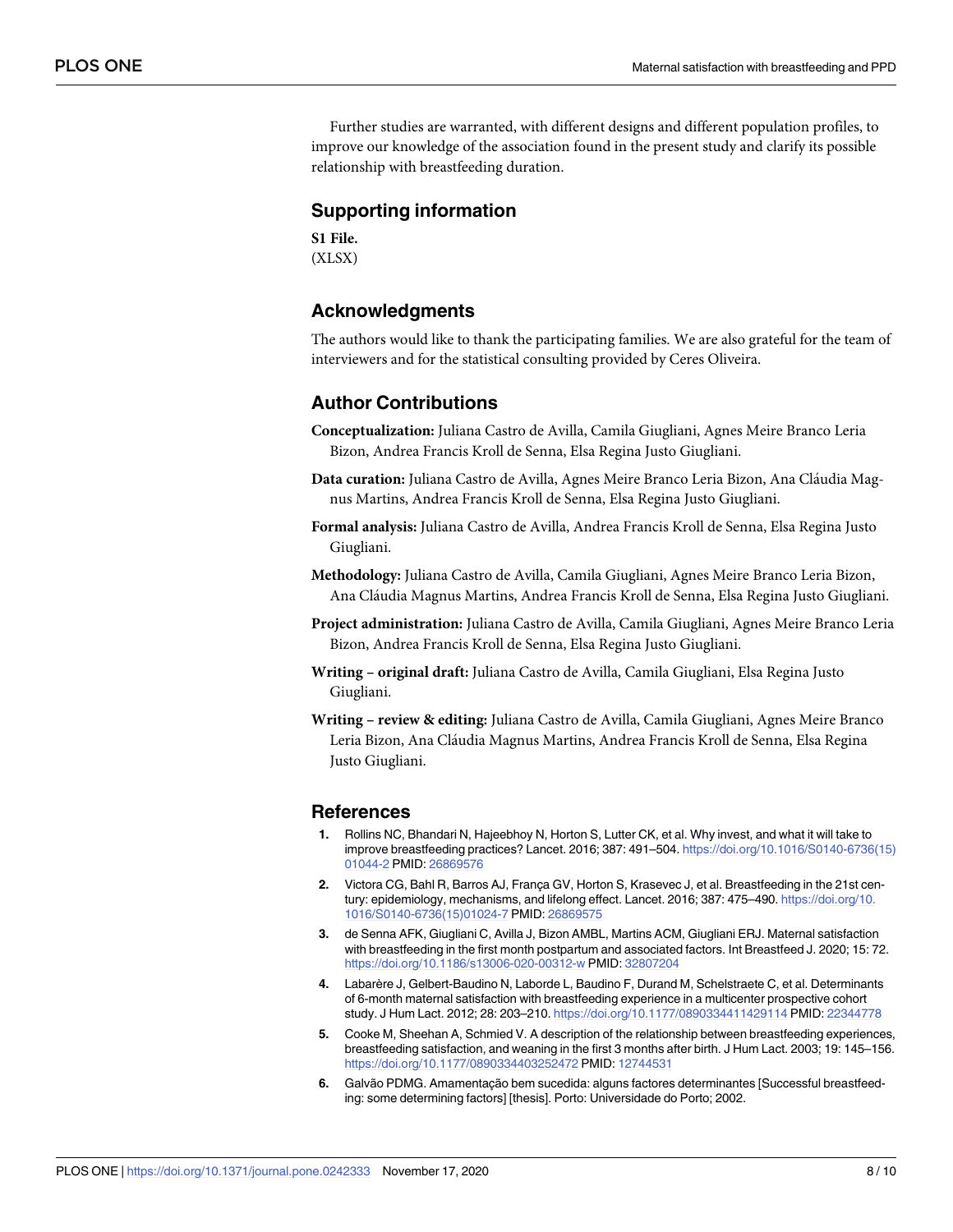- <span id="page-8-0"></span>**[7](#page-1-0).** Hongo H, Nanishi K, Shibanuma A, Jimba M. Is baby-friendly breastfeeding support in maternity hospitals associated with breastfeeding satisfaction among Japanese mothers? Matern Child Health J. 2015; 19: 1252–1262. <https://doi.org/10.1007/s10995-014-1631-8> PMID: [25366103](http://www.ncbi.nlm.nih.gov/pubmed/25366103)
- **[8](#page-1-0).** Woolhouse H, James J, Gartland D, McDonald E, Brown SJ. Maternal depressive symptoms at three months postpartum and breastfeeding rates at six months postpartum: Implications for primary care in a prospective cohort study of primiparous women in Australia. Women Birth. 2016; 29: 381–387. [https://](https://doi.org/10.1016/j.wombi.2016.05.008) [doi.org/10.1016/j.wombi.2016.05.008](https://doi.org/10.1016/j.wombi.2016.05.008) PMID: [27450375](http://www.ncbi.nlm.nih.gov/pubmed/27450375)
- **[9](#page-1-0).** Zhao XH, Zhang ZH. Risk factors for postpartum depression: An evidence-based systematic review of systematic reviews and meta-analyses. Asian J Psychiatr. 2020; 53: 102353. [https://doi.org/10.1016/j.](https://doi.org/10.1016/j.ajp.2020.102353) [ajp.2020.102353](https://doi.org/10.1016/j.ajp.2020.102353) PMID: [32927309](http://www.ncbi.nlm.nih.gov/pubmed/32927309)
- **[10](#page-1-0).** Theme Filha MM, Ayers S, da Gama SG, Leal Mdo C. Factors associated with postpartum depressive symptomatology in Brazil: The Birth in Brazil National Research Study, 2011/2012. J Affect Disord. 2016; 194: 159–167. <https://doi.org/10.1016/j.jad.2016.01.020> PMID: [26826865](http://www.ncbi.nlm.nih.gov/pubmed/26826865)
- **11.** Gelaye B, Rondon MB, Araya R, Williams MA. Epidemiology of maternal depression, risk factors, and child outcomes in low-income and middle-income countries. Lancet Psychiatry. 2016; 3: 973–982. [https://doi.org/10.1016/S2215-0366\(16\)30284-X](https://doi.org/10.1016/S2215-0366%2816%2930284-X) PMID: [27650773](http://www.ncbi.nlm.nih.gov/pubmed/27650773)
- **[12](#page-1-0).** Silva SC, Lima MC, Sequeira-de-Andrade LAS, Oliveira JS, Monteiro JS, Lima NMS, et al. Association between postpartum depression and the practice of exclusive breastfeeding in the first three months of life. J Pediatr (Rio J). 2017; 93: 356–364. <https://doi.org/10.1016/j.jped.2016.08.005> PMID: [28034730](http://www.ncbi.nlm.nih.gov/pubmed/28034730)
- **[13](#page-1-0).** da Silva Tanganhito D, Bick D, Chang YS. Breastfeeding experiences and perspectives among women with postnatal depression: A qualitative evidence synthesis. Women Birth. 2020; 33: 231–239. [https://](https://doi.org/10.1016/j.wombi.2019.05.012) [doi.org/10.1016/j.wombi.2019.05.012](https://doi.org/10.1016/j.wombi.2019.05.012) PMID: [31196830](http://www.ncbi.nlm.nih.gov/pubmed/31196830)
- **[14](#page-1-0).** Dias CC, Figueiredo B. Breastfeeding and depression: a systematic review of the literature. J Affect Disord. 2015; 171: 142–154. <https://doi.org/10.1016/j.jad.2014.09.022> PMID: [25305429](http://www.ncbi.nlm.nih.gov/pubmed/25305429)
- **15.** Sharifi F, Nouraei S, Shahverdi E. The relation of pre and postnatal depression and anxiety with exclusive breastfeeding. Electron Physician. 2016; 8: 3234–3239. <https://doi.org/10.19082/3234> PMID: [28070257](http://www.ncbi.nlm.nih.gov/pubmed/28070257)
- **[16](#page-1-0).** Ko JY, Rockhill KM, Tong VT, Morrow B, Farr SL. Trends in postpartum depressive symptoms– 27 states, 2004, 2008, and 2012. MMWR Morb Mortal Wkly Rep. 2017; 66: 153–158. [https://doi.org/10.](https://doi.org/10.15585/mmwr.mm6606a1) [15585/mmwr.mm6606a1](https://doi.org/10.15585/mmwr.mm6606a1) PMID: [28207685](http://www.ncbi.nlm.nih.gov/pubmed/28207685)
- **[17](#page-1-0).** Borra C, Iacovou M, Sevilla A. New evidence on breastfeeding and postpartum depression: The importance of understanding women's intentions. Matern Child Health J. 2015; 19: 897–907. [https://doi.org/](https://doi.org/10.1007/s10995-014-1591-z) [10.1007/s10995-014-1591-z](https://doi.org/10.1007/s10995-014-1591-z) PMID: [25138629](http://www.ncbi.nlm.nih.gov/pubmed/25138629)
- **[18](#page-1-0).** Pope CJ, Mazmanian D. Breastfeeding and postpartum depression: An overview and methodological recommendations for future research. Depress Res Treat. 2016; 2016: 4765310. [https://doi.org/10.](https://doi.org/10.1155/2016/4765310) [1155/2016/4765310](https://doi.org/10.1155/2016/4765310) PMID: [27148457](http://www.ncbi.nlm.nih.gov/pubmed/27148457)
- **[19](#page-1-0).** Hahn-Holbrook J, Haselton MG, Dunkel Schetter C, Glynn LM. Does breastfeeding offer protection against maternal depressive symptomatology? Arch Womens Ment Health. 2013; 16: 411–422. [https://](https://doi.org/10.1007/s00737-013-0348-9) [doi.org/10.1007/s00737-013-0348-9](https://doi.org/10.1007/s00737-013-0348-9) PMID: [23749095](http://www.ncbi.nlm.nih.gov/pubmed/23749095)
- **[20](#page-2-0).** Viacava F, Oliveira RAD, Carvalho CC, Laguardia J, Bellido JG. SUS: supply, access to and use of health services over the last 30 years. Cien Saude Colet. 2018; 23: 1751–1762. [https://doi.org/10.1590/](https://doi.org/10.1590/1413-81232018236.06022018) [1413-81232018236.06022018](https://doi.org/10.1590/1413-81232018236.06022018) PMID: [29972484](http://www.ncbi.nlm.nih.gov/pubmed/29972484)
- **[21](#page-2-0).** Leff WE, Jefferis SC, Gagne MP. The development of the Maternal Breastfeeding Evaluation Scale. J Hum Lact. 1994; 10: 105–111. <https://doi.org/10.1177/089033449401000217> PMID: [7619250](http://www.ncbi.nlm.nih.gov/pubmed/7619250)
- **[22](#page-2-0).** Senna AFK, Giugliani C, Lago JCA, Bizon AMBL, Martins ACM, Oliveira CAV, et al. Validation of a tool to evaluate women's satisfaction with breastfeeding for the Brazilian population. J Pediatr (Rio J). 2020; 96: 84–91. <https://doi.org/10.1016/j.jped.2018.08.008> PMID: [30339782](http://www.ncbi.nlm.nih.gov/pubmed/30339782)
- **[23](#page-2-0).** Santos IS, Matijasevich A, Tavares BF, Barros AJ, Botelho IP, Lapolli C, et al. Validation of the Edinburgh Postnatal Depression Scale (EPDS) in a sample of mothers from the 2004 Pelotas Birth Cohort Study. Cad Saude Publica. 2007; 23: 2577–2588. <https://doi.org/10.1590/s0102-311x2007001100005> PMID: [17952250](http://www.ncbi.nlm.nih.gov/pubmed/17952250)
- **[24](#page-3-0).** Santo LC, de Oliveira LD, Giugliani ER. Factors associated with low incidence of exclusive breastfeeding for the first 6 months. Birth. 2007; 34: 212–219. <https://doi.org/10.1111/j.1523-536X.2007.00173.x> PMID: [17718871](http://www.ncbi.nlm.nih.gov/pubmed/17718871)
- **25.** Boccolini CS, Carvalho ML, Oliveira MI. Factors associated with exclusive breastfeeding in the first six months of life in Brazil: A systematic review. Rev Saude Publica. 2015; 49. [https://doi.org/10.1590/](https://doi.org/10.1590/S0034-8910.2015049005971) [S0034-8910.2015049005971](https://doi.org/10.1590/S0034-8910.2015049005971) PMID: [26759970](http://www.ncbi.nlm.nih.gov/pubmed/26759970)